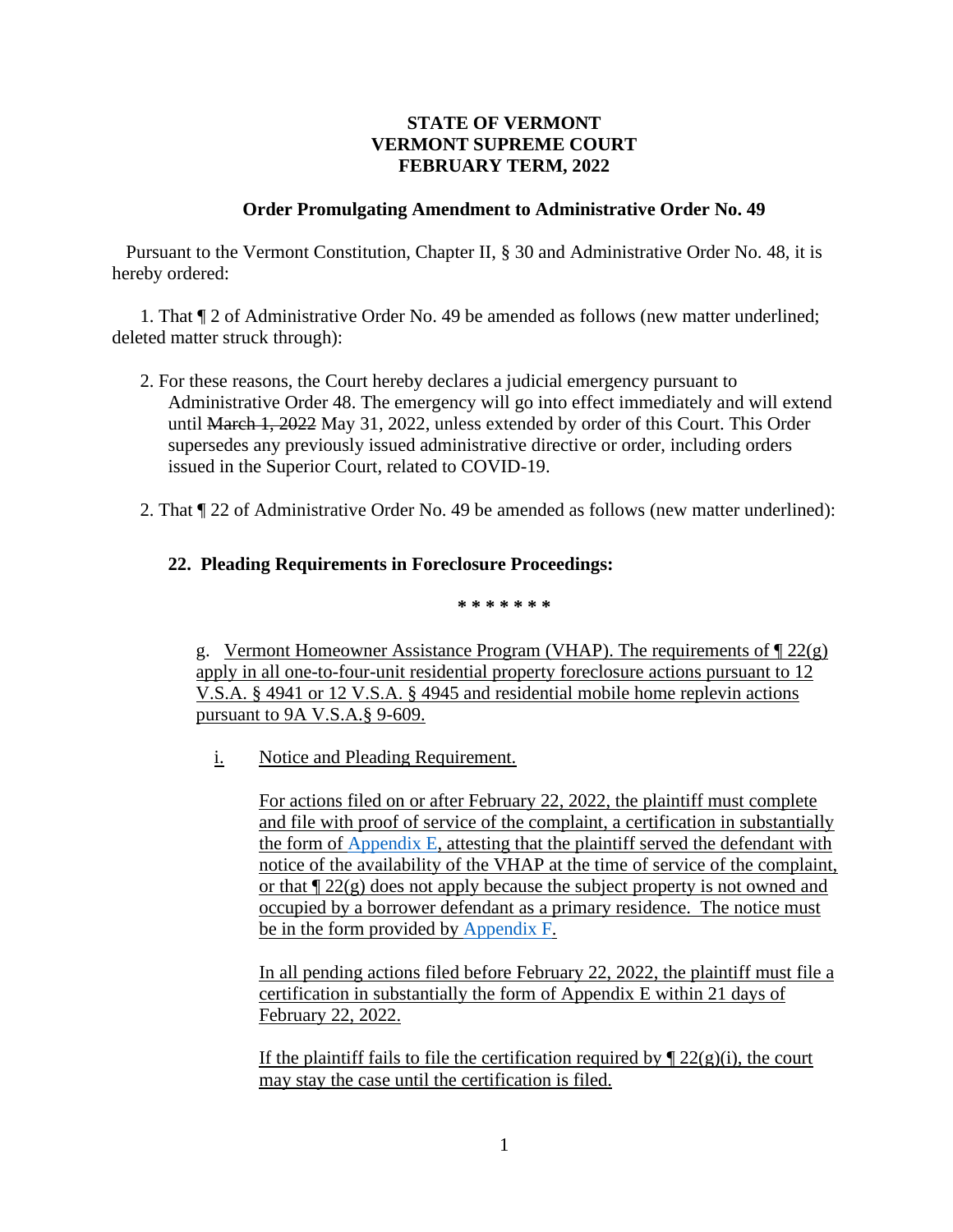ii. Automatic Stay. In any action under  $\sqrt{22(g)}$  where a defendant files a request to stay, and sends a copy to the plaintiff, representing that the defendant has submitted a VHAP application and believes the requirements of the program are met, any entry of judgment, notice of sale, sale of the property, or issuance of an order of replevin will be automatically stayed without further order of the court for a period of 60 days from the date the court received the request. The request need not comply with the requirements of Rule 7 of the Vermont Rules of Civil Procedure.

Any plaintiff objecting to the 60-day automatic stay may file a motion to terminate the stay. The court may terminate the stay if it finds that the request to stay has been filed solely for the purpose of delay, the arrearage exceeds the \$30,000 VHAP program maximum and the defendant is unable to make up the difference through other sources, or a stay is not necessary for the borrower to access VHAP funds. If neither party notifies the court of a decision on the VHAP application prior to the end of the 60-day period or seeks an extension of the stay, the stay will automatically expire.

If a plaintiff has knowledge that a defendant in the action has applied for VHAP, the plaintiff must timely inform the court of the pending VHAP application, and the court may stay the case or take other appropriate action.

- iii. Mediation. Unless otherwise agreed by the parties or ordered by the court, a stay under  $\sqrt{22(g)}$  will not stay an order for foreclosure mediation pursuant to 12 V.S.A. § 4632 and the parties may participate in foreclosure mediation while the stay is in effect.
- iv. Denial of VHAP Application. Upon notice from the plaintiff or the defendant that the VHAP application has been denied, the court will terminate the stay.
- <u>v.</u> Expiration. Paragraph  $22(g)$  will expire on September 30, 2025, or upon notice to the Court Administrator from the Vermont Housing Finance Agency that VHAP funding has been exhausted, whichever is earlier. The Court Administrator will notify members of the Vermont Bar upon receipt of notice from the Vermont Housing Finance Agency that VHAP funding has been exhausted.
- h. Permanent Rule Changes. The Advisory Committee on Rules of Civil Procedure shall review the current state of state and federal law concerning foreclosure proceedings and propose any necessary changes to the Civil Rules to take effect upon expiration of this Administrative Order.
- 3.That the following Explanatory Note be added: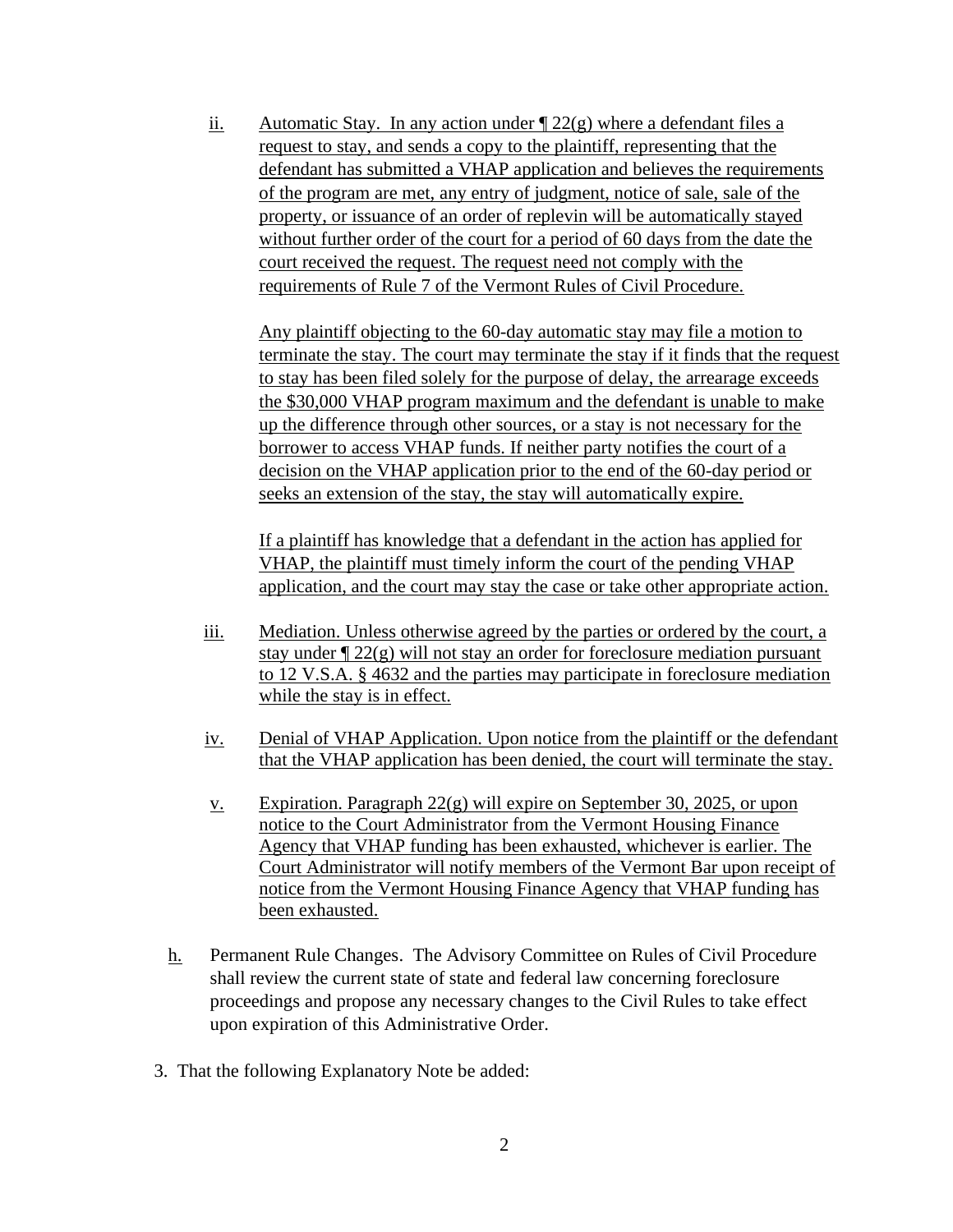## **Explanatory Note—February 7, 2022 Amendment**

Paragraph 2 is amended to extend the effective date of the Administrative Order until May 31, 2022. The Court will continue to respond to the changing situation by amending provisions of the order as necessary but anticipates that some portions will continue to be necessary due to the ongoing impacts of the pandemic.

Administrative Order 49  $\sqrt{22}$  (g) is added to provide a procedure and standards in one-to-four-unit residential property foreclosure and replevin actions involving the now-available federal funds under the Vermont Homeowner Assistance Program (VHAP) to assist borrowers with overdue mortgages in hopes of reducing foreclosures. The provision expires on September 30, 2025, or on the earlier exhaustion of VHAP funds.

In essence,  $\sqrt{22(g)}$  requires plaintiff in a covered action to serve notice on defendant borrower of the availability of VHAP funds. If a defendant who has applied for VHAP funds so requests, any entry of judgment, notice of sale, sale of the property, or issuance of an order of replevin is automatically stayed for 60 days. The stay does not apply to foreclosure mediation unless ordered by the court. The court may terminate the stay if the plaintiff requests on a showing of one or more specific objections. The stay is terminated automatically after 60 days if no VHAP action has been reported and an extension is not sought. If plaintiff learns that defendant has applied to VHAP, plaintiff must report that fact to the court, which may take appropriate action. The court will terminate a stay upon notification by either party that the VHAP application was denied.

Appendix E provides a form for plaintiffs to certify compliance with the notice requirement. Plaintiff must certify that plaintiff served defendant with notice of the availability of VHAP funds and the opportunity to request a stay using the form provided in Appendix F or that  $\sqrt{22(g)}$  does not apply. Plaintiff can also certify that an Order Confirming Sale or a Writ of Replevin was previously issued and therefore no notice is required because a stay of the orders would not be available.

The purpose of new  $\sqrt{22(g)}$  is to avoid placing the burden on overwhelmed court staff either to issue notices in each case as to the availability of funds, or for the court to issue stay orders in each case on notice that a VHAP application is filed, and then subsequent orders ending the stays. Therefore,  $\parallel$  22(g) places the burden on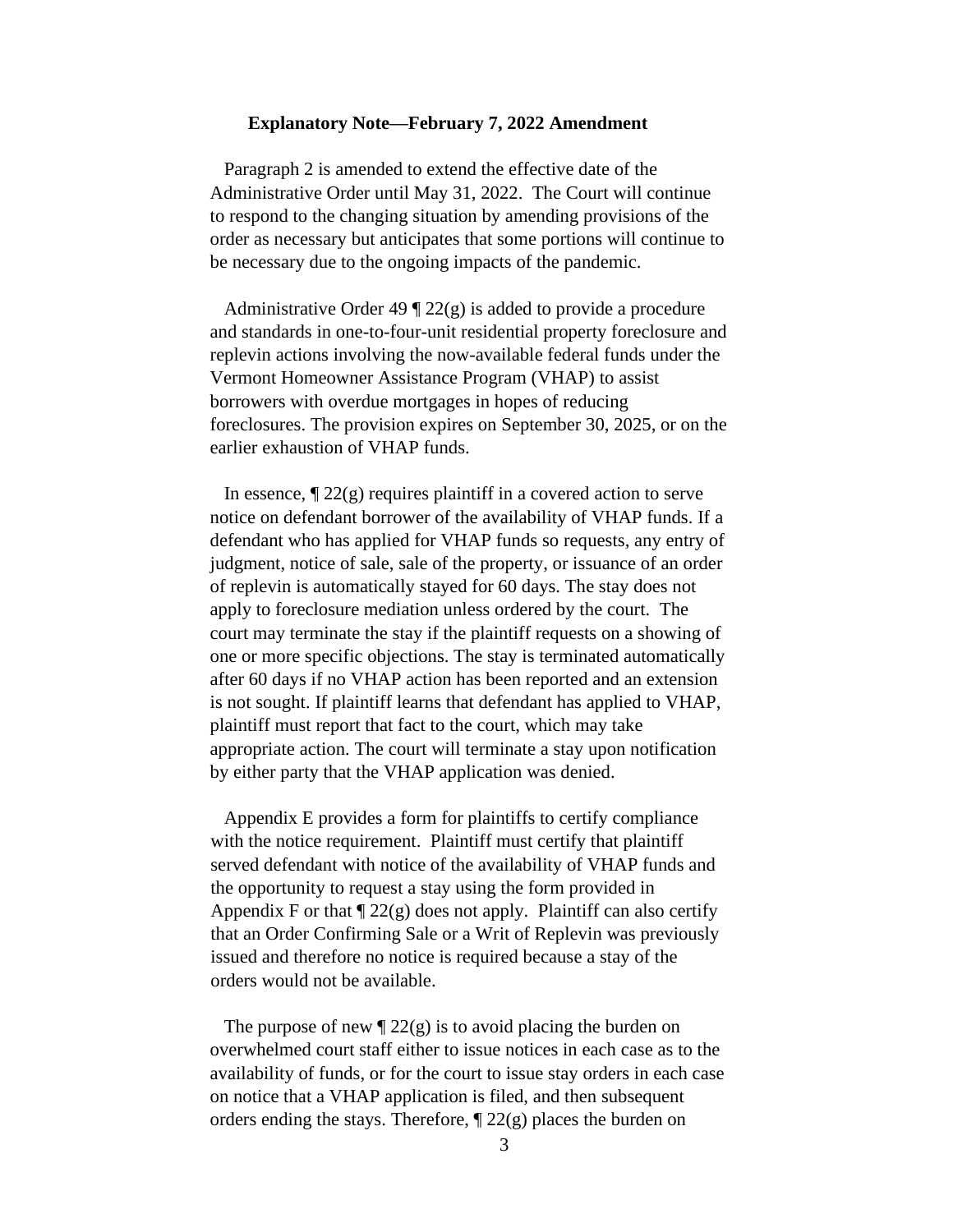plaintiffs to send notices about the program and makes the stay of certain steps in a case automatic once the court and plaintiff have notice. Because a handful of lawyers handle almost all foreclosure cases, they will not need notice from the court to know the stay is triggered.

Further,  $\P$  22(g) is clear about the remedy when the plaintiff fails to file a certification: The court may stay a case until certification is filed.

Third, rather than staying the entire case, which could lead the banks to refrain from taking any steps forward (such as preparing a motion to file when the stay ends, or preparing to schedule a sale if the case does not resolve),  $\mathbb{I}$  22(g) is specific about what acts are stayed.

Fourth, ¶ 22(g) does not require denial of a request to stay based on a VHAP application merely because the court receives a letter rather than the exact form that is being provided. Thus, Appendix F provides that the homeowner "should," rather than "must" use the form provided.

Fifth,  $\sqrt{\frac{22(g)}{g}}$  avoids the built-in delays that would be necessitated by requiring a motion that includes a response from the plaintiff (and of course the reply time for the movant—for a total of 34 days) before the stay goes into effect, as it is likely that in most cases there will not be any objection. Thus,  $\P$  22(g) places the burden on the plaintiff to file a motion to terminate the stay if plaintiff objects.

Finally, Appendix F does not list the entities that can assist defendants (other than Legal Aid) because that list is subject to change. The form contains the VHFA website address which lists currently available supporting agencies.

Former  $\mathcal{P}$  22(g), requiring the Civil Rules Committee to consider appropriate permanent rules changes to be made after A.O. 49 expires, has been redesignated as ¶ 22(h).

4. That this order is effective February 22, 2022 and extends until May 31, 2022, unless extended further by the Court.